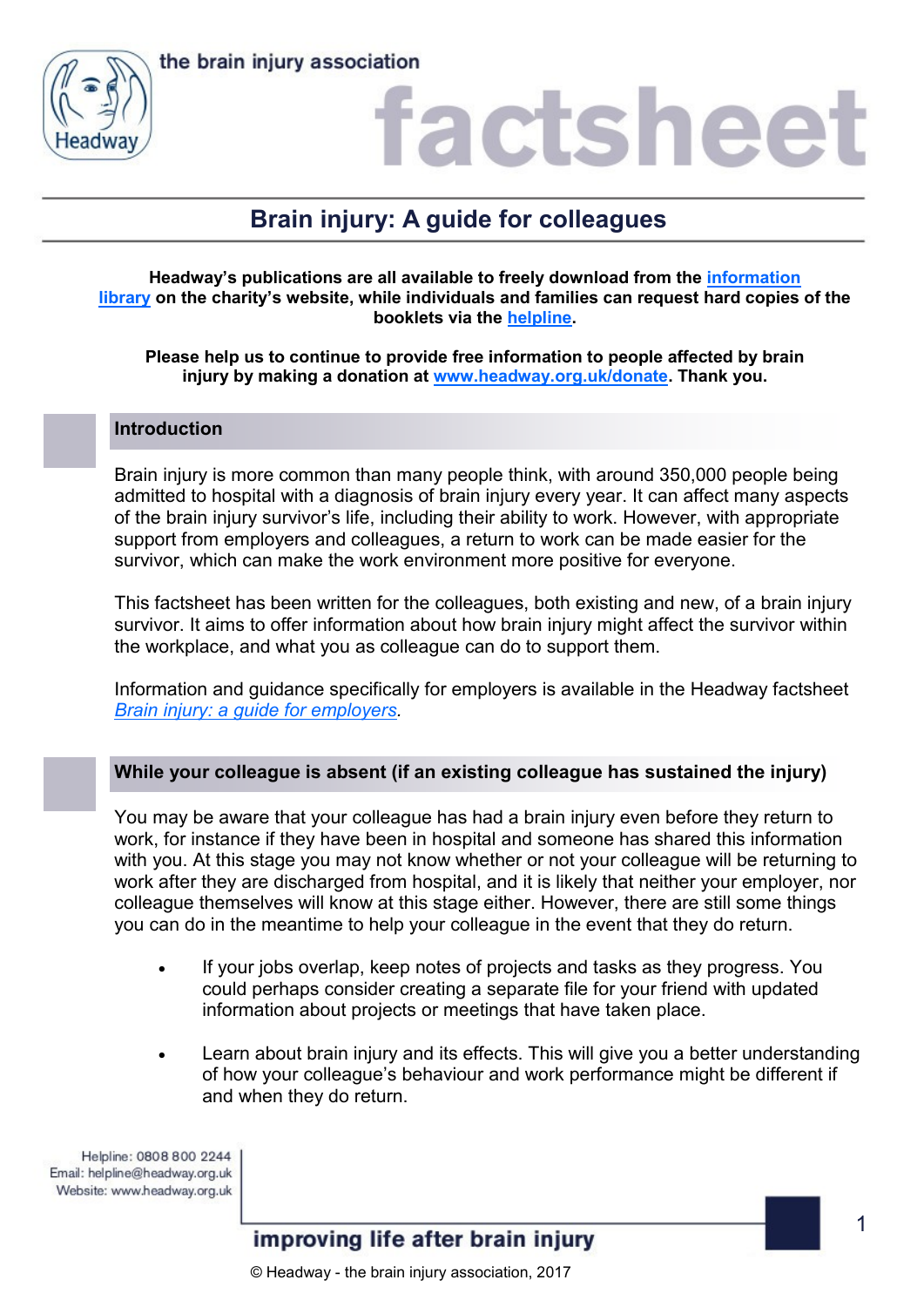

## factsheet

- Respect the amount of information your employer shares with you, even if they do not share any information at all.
- Consider sending your colleague a well-wishing card or a gift from the workplace to show that you are thinking of them.
- If visiting your colleague in hospital or at home, try to avoid engaging them in lengthy discussions, as they might experience fatigue, emotional issues, memory problems or difficulties with processing information at this early stage.

Your colleague might be a friend as well as someone you work with. If this is the case, refer to Headway's factsheet *Brain injury: a guide for friends* for relevant guidance about supporting them as a friend.

### **When your colleague returns to work, or if they are a new colleague**

If your colleague returns to work, you might think this means that they have recovered from their brain injury and will now be 'back to normal'. However, it is common for brain injury survivors to feel that they are a different person after their injury, and you may or may not notice this difference upon their return.

Even if your colleague appears to be their usual self, this does not mean that they are not experiencing changes from their injury. Indeed, many of the effects of brain injury are not actually visible. It can also sometimes take days, weeks or even months for some of the effects of the injury to develop. For many, however, common effects of brain injury such as fatigue or memory problems can cause challenges from the onset.

If your colleague is new to the workplace, you may not know how much of their behaviour to attribute to the injury. In this case, take time out to get to know one another and don't be afraid to ask questions about their injury if they seem open to discussion. Do, however, consider that this will be a very personal part of their life, and they may not wish for it to be discussed at all. Consider as well that starting a new job can be a daunting and stressful experience for anyone, and they might only choose to share such personal information with you once they are more settled.

### **The effects of brain injury**

Brain injury can cause a range of physical, cognitive (thinking), emotional and behavioural effects on both a short and long-term basis. Many of these effects can have an impact on the survivor's work performance or affect their interaction with other colleagues. This section describes some of the main effects of brain injury and how they can affect your colleague's performance or behaviour while at work.

Helpline: 0808 800 2244 Email: helpline@headway.org.uk Website: www.headway.org.uk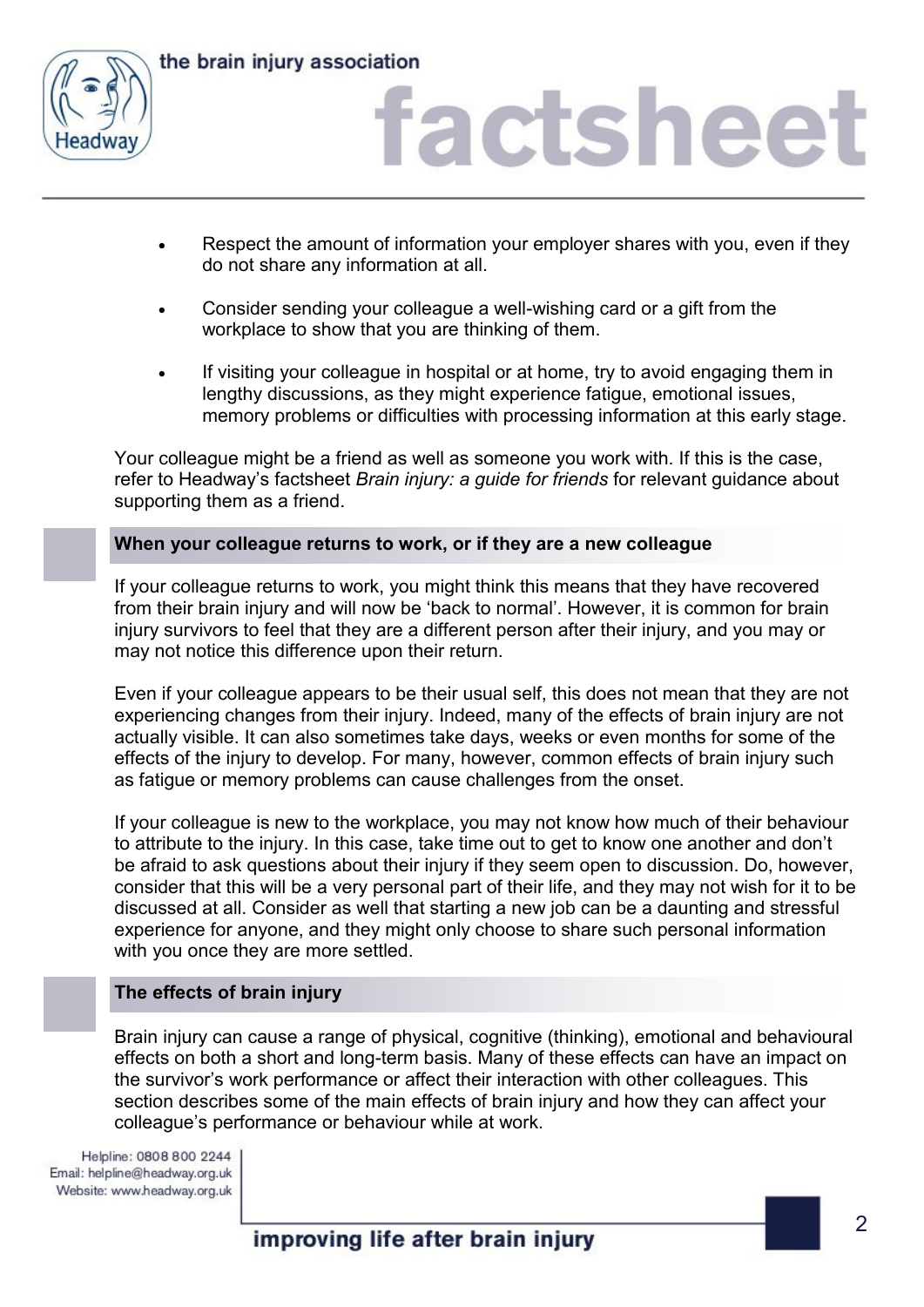



### factsheet

The following list is not exhaustive, and it is important to remember that brain injury affects people differently. Take time out to ask your colleague which effects they personally experience, and how you can subsequently offer them appropriate support.

### **Physical effects**

- Fatigue this refers to regular, pathological tiredness commonly experienced by brain injury survivors and is very different to the tiredness you might feel at the end of a working day. It can make your colleague struggle with working long or even regular hours, and it might be necessary for them to take frequent breaks.
- Mobility issues crutches, wheelchairs or other mobility aids may be needed by your colleague. It might even be necessary for adaptations to be made to the environment, such as ramps or handrails being installed. Floor space may need to be clear at all times to ensure your colleague is safe while moving around.
- Difficulties with communication this can either be problems with word finding, speaking, or understanding what is being said.
- Epilepsy your colleague might develop epilepsy after their injury, and might be at risk of having a seizure at work. More information on epilepsy and what to do if someone is having a seizure is available in the factsheet *[Epilepsy after brain](https://www.headway.org.uk/media/2800/epilepsy-after-brain-injury-factsheet.pdf)  [injury.](https://www.headway.org.uk/media/2800/epilepsy-after-brain-injury-factsheet.pdf)*
- Headaches headaches might cause your colleague to be in regular or constant pain through their working day. Medication can sometimes help, but not always.

### **Cognitive (thinking) effects**

- Memory problems your colleague's short or long-term memory might be affected. They might need to frequently rely on memory aids such as notebooks, alarms or calendars to remember tasks, deadlines and meetings.
- Impaired problem-solving your colleague might struggle with managing projects, resolving problems or improvising if issues arise.
- Impaired decision-making it might be more difficult for your colleague to weigh up information and making decisions accordingly. This can cause particular challenges or risks if they are in a role that requires making important decisions on a regular basis.

Helpline: 0808 800 2244 Email: helpline@headway.org.uk Website: www.headway.org.uk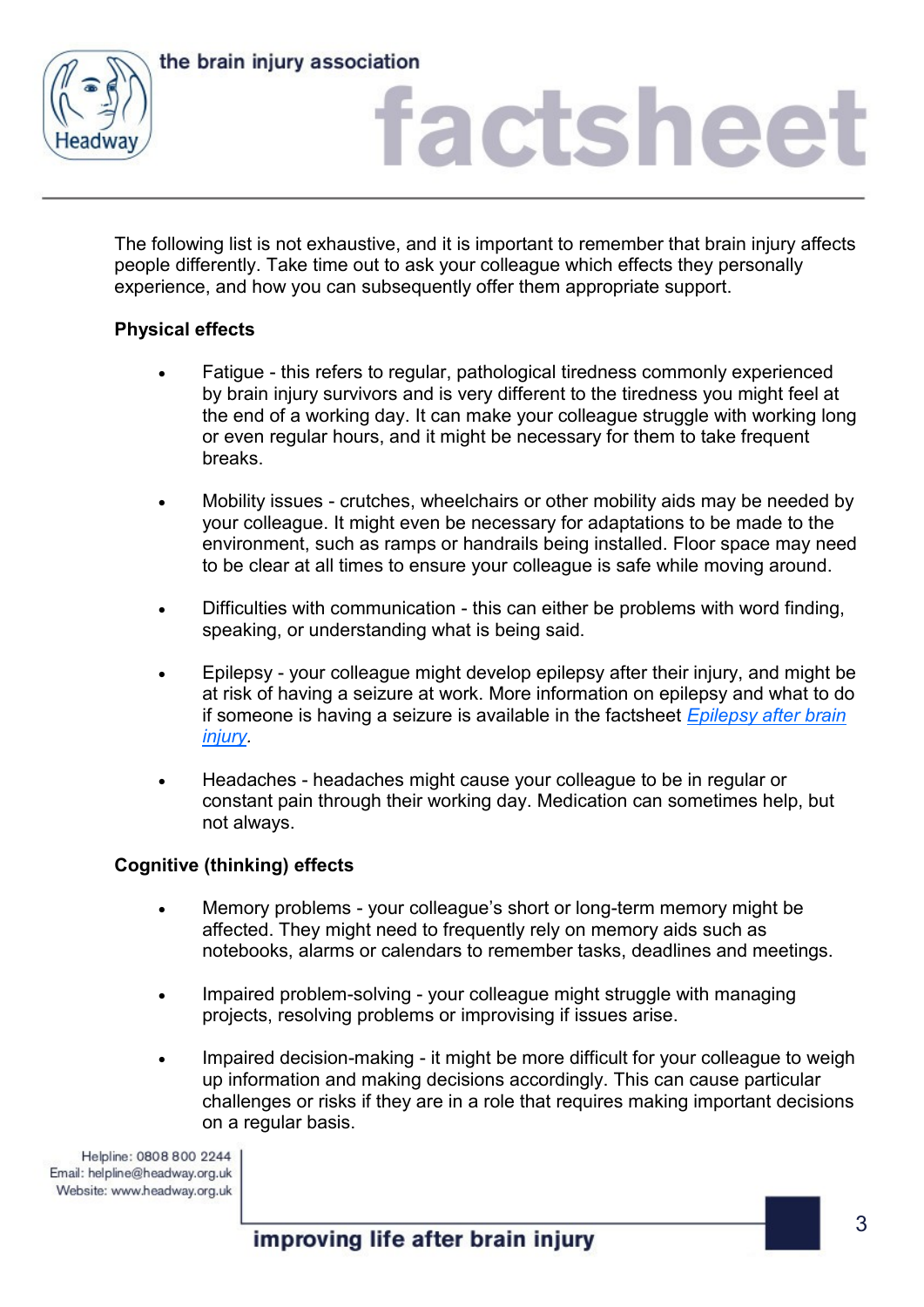

## factsheet

- Reduced concentration it might be difficult for your colleague to concentrate on tasks or meetings for sustained periods of time. This can be particularly difficult if there is a lot of noise or activity going on in the background. It can be helpful for your colleague to have their own quiet space in which to work.
- Problems with motivation your colleague might struggle with getting into, focusing on, or staying interested in a task or project.
- Repetition or 'perseveration' in contrast to problems with motivation, your colleague may continue to carry out a task despite no longer needing to do it. They might also continuously repeat certain conversations or phrases.
- Impaired empathy your colleague might struggle with interpreting other people's emotions. This might make them appear to be insensitive or indifferent, which can affect their interpersonal relations with other colleagues.

### **Emotional and behavioural effects**

- Personality change if your colleague has returned to their previous job, you might find that their personality is different after their injury. This might affect your relationship with them, especially if you are friends as well as colleagues.
- Loss of confidence your colleague might feel less confident about their ability to perform well, and may need regular reassurance about their performance.
- Mood swings unpredictable mood swings, such as sudden anger outbursts, might make it difficult to have a steady working relationship with your colleague.
- Depression and sense of loss your colleague might develop depression or a sense of loss for their old self, for instance if they are no longer able to do tasks that they did before their injury. Depression can affect their work performance, and might also cause them to interact less with other colleagues.
- Frustration and anger your colleague might have difficulties with managing their anger, or they might get angry about seemingly minor things that did not bother them before their injury.
- Disinhibition your colleague might shout, swear, do inappropriate things, or fail to recognise workplace boundaries.
- Lack of insight this refers to an issue whereby the brain injury survivor is unaware of how they are affected by their brain injury. This can make it difficult

Helpline: 0808 800 2244 Email: helpline@headway.org.uk Website: www.headway.org.uk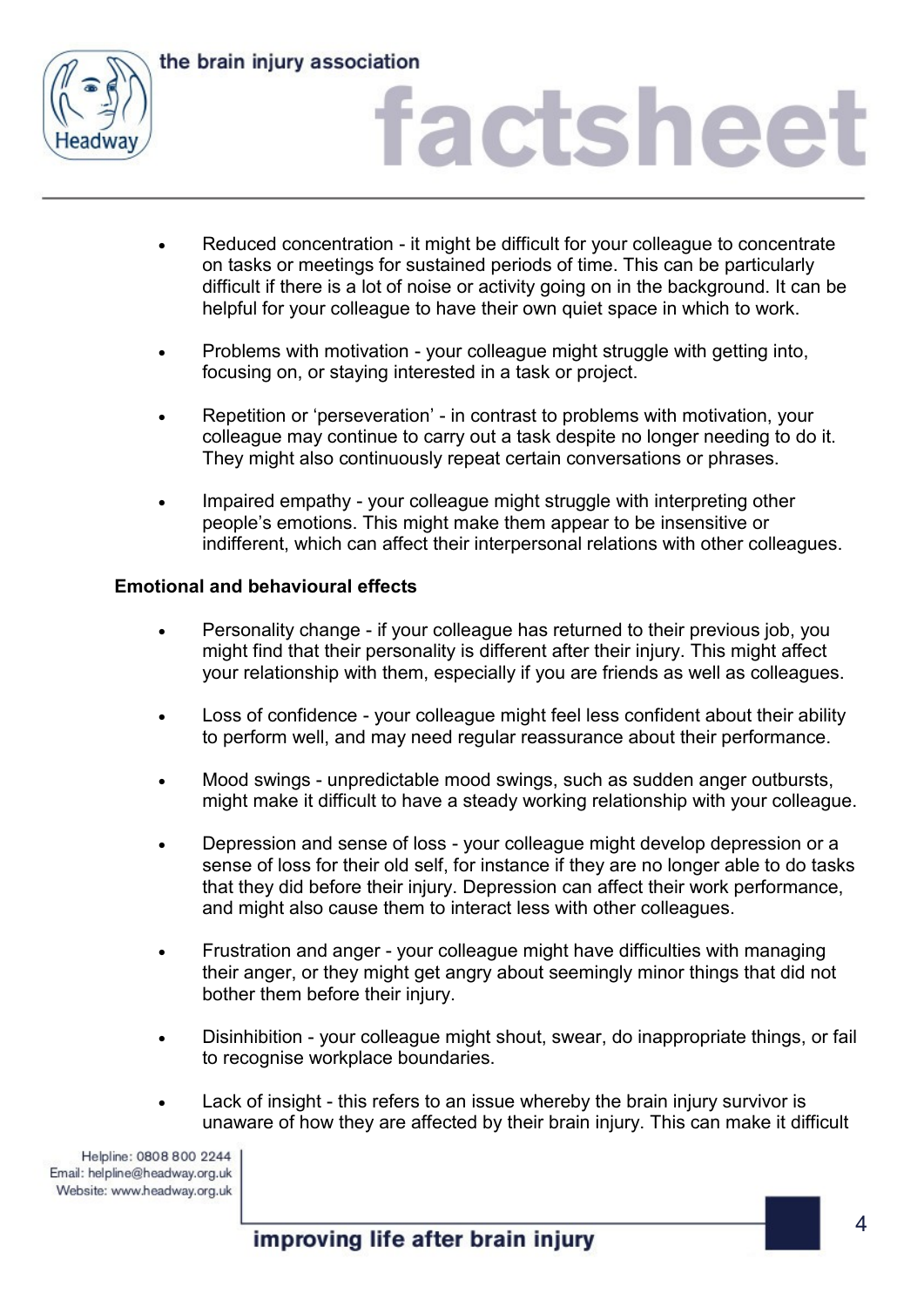

## factsheet

to have conversations with them about how their injury affects their work performance. It can also mean that they might be unable to realistically assess how safe they are with carrying out certain tasks.

### **Tips to support your colleague**

The effects of your colleague's injury and the impact it has on their work performance may become more noticeable over time. In the long-run, your colleague may learn ways of managing their effects within the workplace. They might also find that they have to adapt their role, or take on a new role that is more suitable for them. In any case, ongoing support and understanding from colleagues and employers has been found to help brain injury survivors with a successful return to work.

Even so, workplaces are often busy, stressful environments for many people, and the effects of brain injury can make coping with this an even greater challenge. The following tips can guide you on how to support your colleague on a long-term basis.

### **Encourage other colleagues to learn about brain injury**

It is important for other colleagues, and not just you, to have an understanding of brain injury. This can ensure that there is a full supportive network around the brain injury survivor in the workplace. Do therefore encourage other colleagues to read this factsheet.

### **Do not rush to do things for your colleague**

Your colleague might struggle with some tasks, but do not instantly assume that they cannot do them. Instead, give them time to try things by themselves, if it is safe for them to do so, and offer support if you notice that they are consistently struggling.

### **Offer practical help where needed**

If possible, offer to help your colleague in practical ways that will not take up too much of your time. For instance, if your colleague has memory problems, offer to take notes of meetings for them to refer to afterwards. Or if you live near them and they are unable to drive or use public transport, offer to pick them up on your way to work or drop them off home afterwards.

### **Try to adapt the environment to make it more suitable**

Brain injury can cause some people to have sensitivity to bright lights, loud noises, or generally busy environments. Unfortunately, many work environments often fit this very description, and can therefore be overwhelming for some survivors. You can help by trying to keep noise levels to a minimum and removing unnecessary distractions from the environment.

Helpline: 0808 800 2244 Email: helpline@headway.org.uk Website: www.headway.org.uk